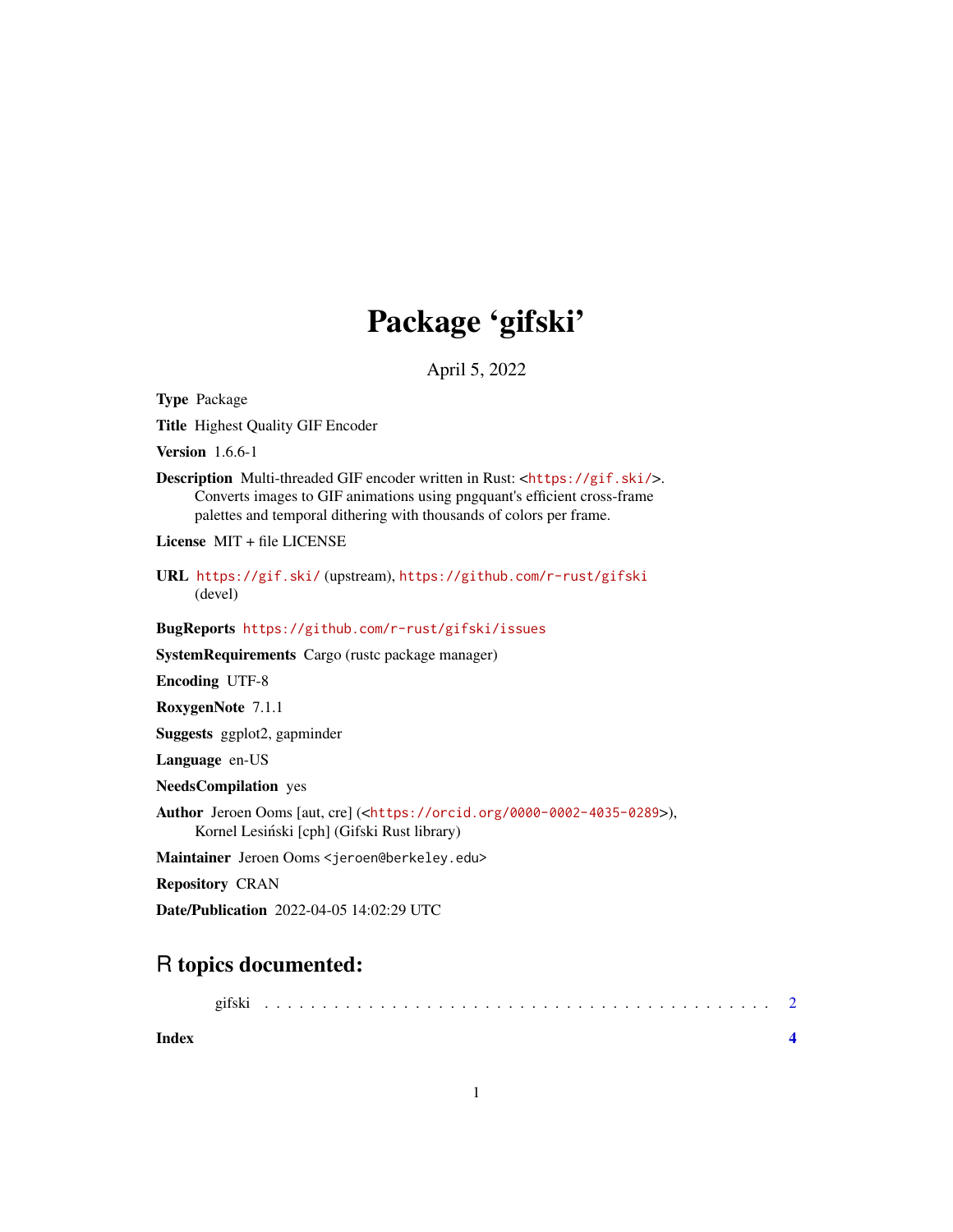<span id="page-1-0"></span>gifski *Gifski*

#### Description

Gifski converts image frames to high quality GIF animations. Either provide input png files, or automatically render animated graphics from the R graphics device.

#### Usage

```
gifski(
 png_files,
 gif_file = "animation.gif",
 width = 800,
 height = 600,
 delay = 1,
 loop = TRUE,
 progress = TRUE
)
save_gif(
 expr,
 gif_file = "animation.gif",
 width = 800,
 height = 600,
 delay = 1,
 loop = TRUE,progress = TRUE,
  ...
)
```
#### Arguments

| png_files | vector of png files                                                                                                                 |
|-----------|-------------------------------------------------------------------------------------------------------------------------------------|
| gif_file  | output gif file                                                                                                                     |
| width     | gif width in pixels                                                                                                                 |
| height    | gif height in pixel                                                                                                                 |
| delay     | time to show each image in seconds                                                                                                  |
| loop      | if the gif should be repeated. Set to FALSE to only play once, or a number to<br>indicate how many times to repeat after the first. |
| progress  | print some verbose status output                                                                                                    |
| expr      | an R expression that creates graphics                                                                                               |
| $\cdots$  | other graphical parameters passed to png                                                                                            |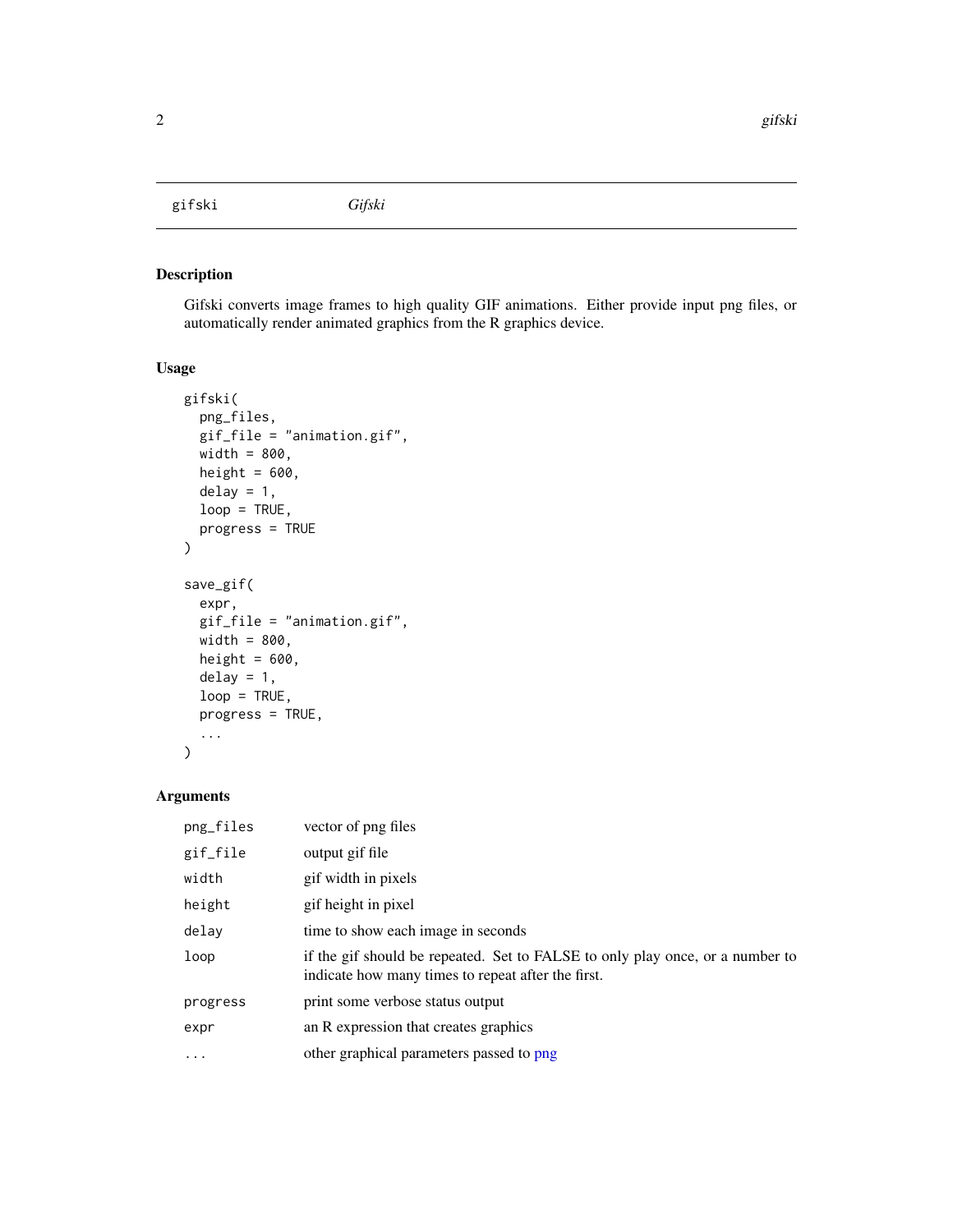#### gifski 3

#### Examples

```
# Manually convert png files to gif
png_path <- file.path(tempdir(), "frame%03d.png")
png(png_path)
par(ask = FALSE)for(i in 1:10)
  plot(rnorm(i * 10), main = i)dev.off()
png_files <- sprintf(png_path, 1:10)
gif_file <- tempfile(fileext = ".gif")
gifski(png_files, gif_file)
unlink(png_files)
utils::browseURL(gif_file)
```

```
# Example borrowed from gganimate
library(gapminder)
library(ggplot2)
makeplot <- function(){
  datalist <- split(gapminder, gapminder$year)
  lapply(datalist, function(data){
   p <- ggplot(data, aes(gdpPercap, lifeExp, size = pop, color = continent)) +
    scale_size("population", limits = range(gapminder$pop)) + geom_point() + ylim(20, 90) +
   scale_x_log10(limits = range(gapminder$gdpPercap)) + ggtitle(data$year) + theme_classic()
   print(p)
 })
}
# High Definition images:
gif_file <- file.path(tempdir(), 'gapminder.gif')
save_gif(makeplot(), gif_file, 1280, 720, res = 144)
utils::browseURL(gif_file)
```